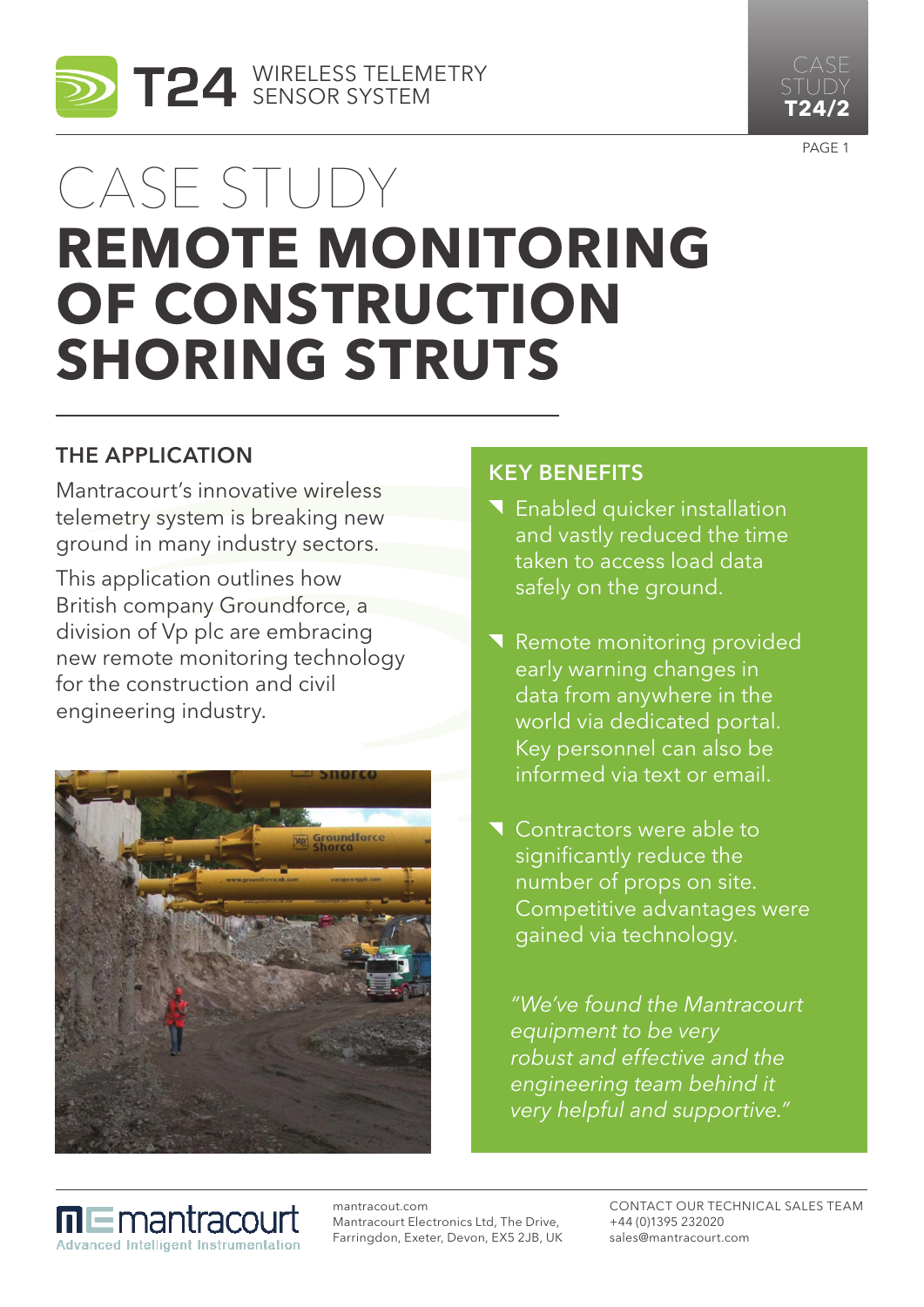



## The project: **remote monitoring of construction shoring struts**

#### The Application

Groundforce are suppliers of specialised equipment to the construction industry, supplying shoring, formwork and piling. Their shoring division, Groundforce Shorco, immediately recognised the benefits of radio telemetry for the monitoring of loads on construction sites, especially in the use of heavy duty hydraulic bracing and strutting in constructions pits and excavations.

#### The Challenge

Although monitoring loads in struts or ground anchors is by no means a new concept, Groundforce Shorco could see how wireless telemetry technology could offer their customers a cost effective and safety critical service.

The excavations Groundforce were supporting were becoming larger and more heavily loaded and the demands on both product and design support information increases. By incorporating Mantracourt's technology into precalibrated load pins, Groundforce's clients are offered a more convenient and accurate means of measuring the actual load in specific props whilst in the ground, and all without leaving the comfort of the site office.

"Being able to use wireless telemetry technology for strain and load measurement is enabling many new applications" said Kelly Voysey of Mantracourt. "It's proving ideal for applications within the construction and civil engineering industries, where access and cabling is limited or indeed, impossible."

#### The Solution

At the heart of the system is a load sensing pin located within the end swivel connection of the prop. Each of these load pins is connected to a Mantracourt wireless telemetry acquisition module via a short length of cable, which is then housed away from potential damage within the strut casing, adjacent to the hydraulic ram.

The battery powered telemetry acquisition module draws data on demand from the pin and transmits the live load data to one of two available viewable receiving sources. Groundforce Shorco offered two options to their customers for the collection and viewing of the load data. In its simplest form the receiver is a Mantracourt wireless hand held display which will pick up data from any of the struts. The handhelds have line of sight distances of up to 800m and enable the user to scroll through and manually record the data on each prop. Groundforce Shorco configure the handhelds to display in tonnes, meaning that no further conversion calculations are necessary for their customers.

The second option introduces a more comprehensive and fully automated remote monitoring service that can be tailor made to suit specific customer requirements. Mantracourt's GPRS sampling device and battery pack are located conveniently onsite and within range of the pins. The unit automatically gathers data at preset intervals, and transfers this via the GPRS network. There is the potential to set the destination for the data as text message, e-mailed data file, or both, which then enables the information to be easily compiled in graphical format for simple comparative purposes.



*"The Mantracourt system is proving to be a valuable addition to our product range, offering a progressive means of information gathering for construction companies,"*  said Tony Gould, Technical Director of Groundforce.

*"We've found the Mantracourt equipment to be very robust and effective and the engineering team behind it very helpful and supportive."*

**m⊑**mantracourt **Advanced Intelligent Instrumentation**  mantracout.com Mantracourt Electronics Ltd, The Drive, Farringdon, Exeter, Devon, EX5 2JB, UK Contact our Technical Sales Team +44 (0)1395 232020 sales@mantracourt.com